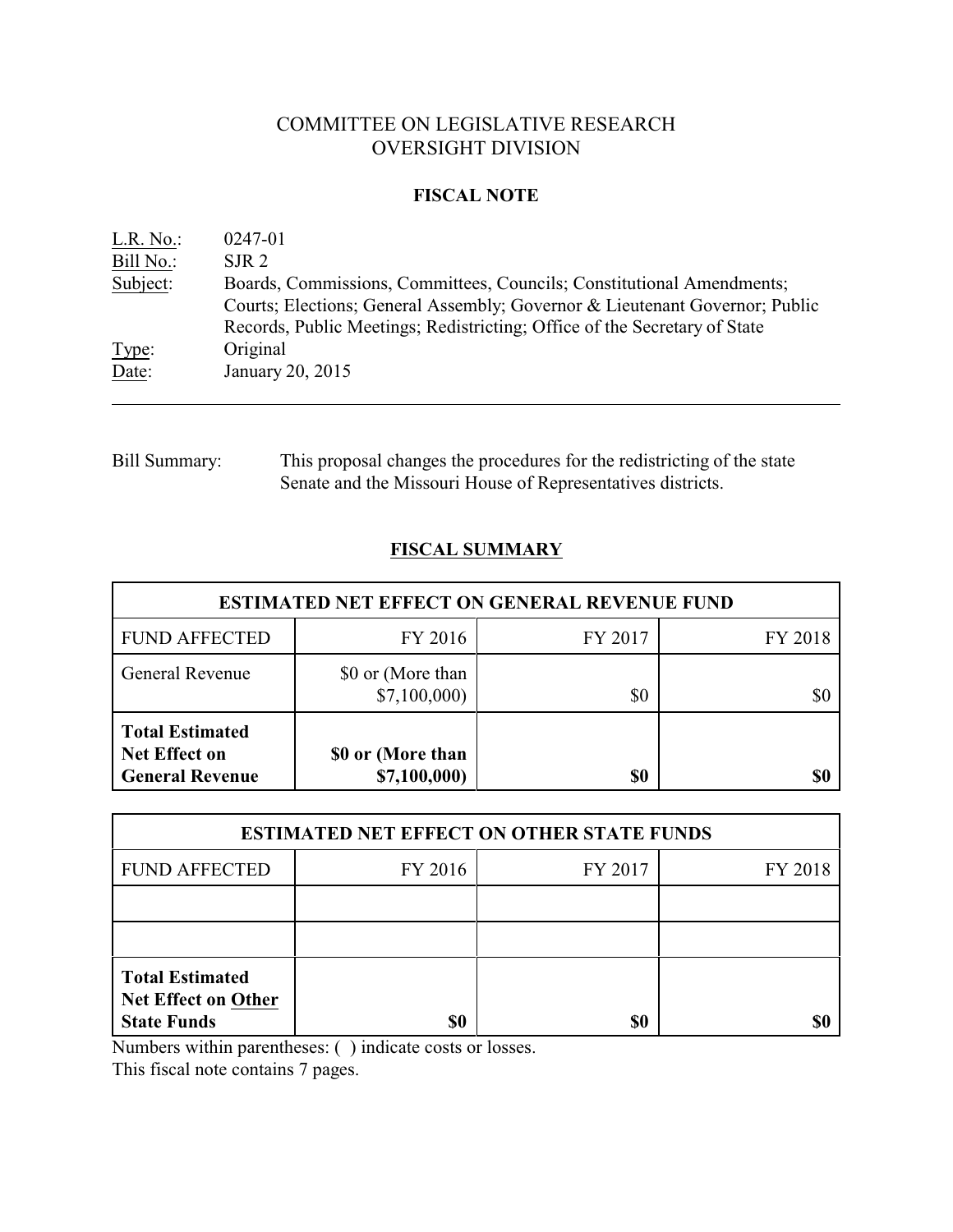| <b>ESTIMATED NET EFFECT ON FEDERAL FUNDS</b>                               |         |         |         |  |  |
|----------------------------------------------------------------------------|---------|---------|---------|--|--|
| <b>FUND AFFECTED</b>                                                       | FY 2016 | FY 2017 | FY 2018 |  |  |
|                                                                            |         |         |         |  |  |
|                                                                            |         |         |         |  |  |
| <b>Total Estimated</b><br><b>Net Effect on All</b><br><b>Federal Funds</b> | \$0     | \$0     |         |  |  |

| <b>ESTIMATED NET EFFECT ON FULL TIME EQUIVALENT (FTE)</b>    |         |         |         |  |  |
|--------------------------------------------------------------|---------|---------|---------|--|--|
| <b>FUND AFFECTED</b>                                         | FY 2016 | FY 2017 | FY 2018 |  |  |
|                                                              |         |         |         |  |  |
|                                                              |         |         |         |  |  |
| <b>Total Estimated</b><br><b>Net Effect on</b><br><b>FTE</b> |         |         |         |  |  |

 $\boxtimes$  Estimated Net Effect (expenditures or reduced revenues) expected to exceed \$100,000 in any of the three fiscal years after implementation of the act.

| <b>ESTIMATED NET EFFECT ON LOCAL FUNDS</b>     |  |  |  |  |  |
|------------------------------------------------|--|--|--|--|--|
| FY 2016<br>FY 2017<br>FUND AFFECTED<br>FY 2018 |  |  |  |  |  |
| \$0<br>\$0<br>  Local Government*<br>\$0       |  |  |  |  |  |

\* Potential expenses and reimbursements netting to zero if a special election is called for by the Governor.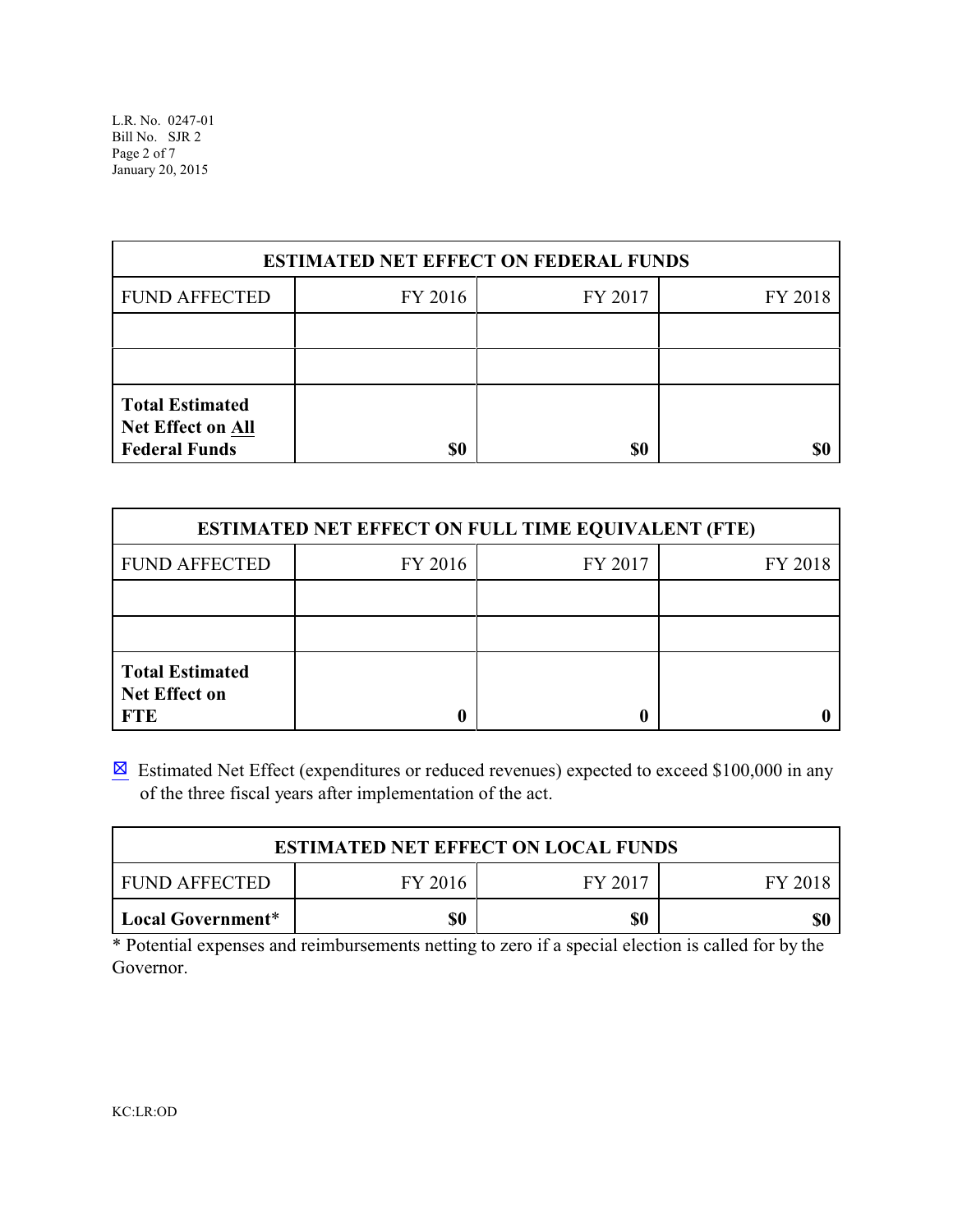L.R. No. 0247-01 Bill No. SJR 2 Page 3 of 7 January 20, 2015

### **FISCAL ANALYSIS**

#### ASSUMPTION

Officials from the **Missouri House of Representatives**, the **Missouri Senate**, the **Office of Administration** - **Budget and Planning**, the **Office of the Governor** and the **City of Kansas City** each assume the proposal will have no fiscal impact on their respective organizations.

Officials from the **Office of Administration** defers to **Office of Administration** - **Budget and Planning** for fiscal impact on their agency.

Officials from the **Attorney General's Office** assume any potential cost arising from this proposal can be absorbed with existing resources.

Officials at the **Office of the Secretary of State** (**SOS**) assumes each year, a number of joint resolutions that would refer to a vote of the people a constitutional amendment and bills that would refer to a vote of the people the statutory issue in the legislation may be considered by the General Assembly.

Unless a special election is called for the purpose, Joint Resolutions proposing a constitutional amendment are submitted to a vote of the people at the next general election. Article XII section 2(b) of the Missouri Constitution authorizes the Governor to order a special election for constitutional amendments referred to the people. If a special election is called to submit a Joint Resolution to a vote of the people, sub-section 115.063.2, RSMo, requires the state to pay the costs. The cost of the special election has been estimated to be \$7.1 million based on the cost of the 2012 Presidential Preference Primary. This figure was determined through analyzing and totaling expense reports from the 2012 Presidential Preference Primary received from local election authorities.

The SOS is required to pay for publishing in local newspapers the full text of each statewide ballot measure as directed by Article XII, Section 2(b) of the Missouri Constitution and sections 116.230-116.290, RSMo. The Secretary of State's Office is provided with core funding to handle a certain amount of normal activity resulting from each year's legislative session. Funding for this item is adjusted each year depending upon the election cycle with \$1.3 million historically appropriated in odd numbered fiscal years and \$100,000 appropriated in even numbered fiscal years to meet these requirements. The appropriation has historically been an estimated appropriation because the final cost is dependent upon the number of ballot measures approved by the General Assembly and the initiative petitions certified for the ballot.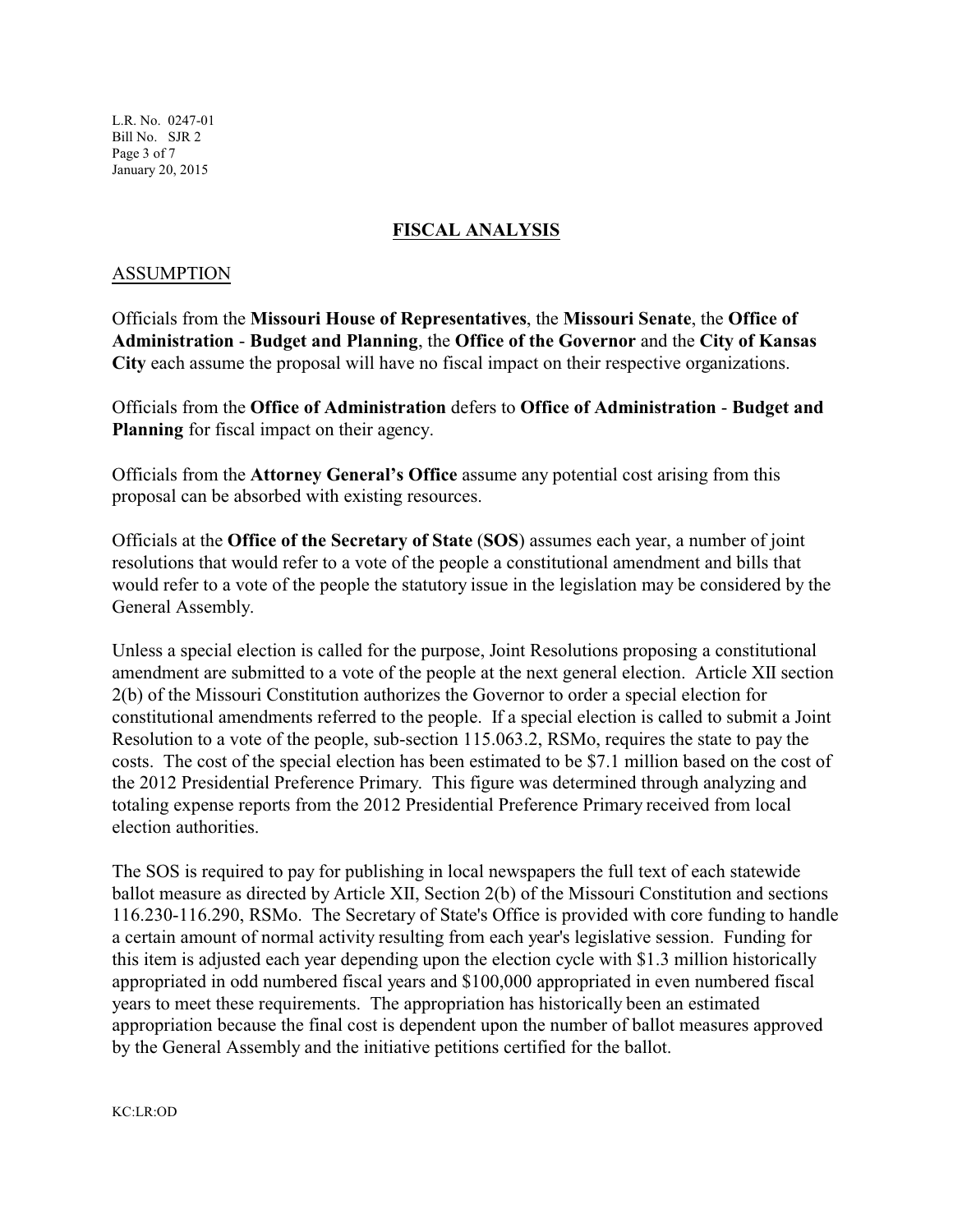L.R. No. 0247-01 Bill No. SJR 2 Page 4 of 7 January 20, 2015

#### ASSUMPTION (continued)

In FY 2013, at the August and November elections, there were 5 statewide Constitutional Amendments or ballot propositions that cost \$2.17 million to publish (an average of \$434,000 per issue).

Therefore, the Secretary of State's Office assumes, for the purposes of this fiscal note, that it should have the full appropriation authority it needs to meet the publishing requirements. However, because these requirements are mandatory, we reserve the right to request funding to meet the cost of our publishing requirements if the Governor and the General Assembly change the amount or eliminate the estimated nature of our appropriation.

**Oversight** has reflected in this fiscal note, the state potentially reimbursing local political subdivisions the cost of having this joint resolution voted on during a special election in fiscal year 2016. This reflects the decision made by the Joint Committee on Legislative Research, that the potential cost of elections should be reflected in the fiscal note. The next scheduled statewide primary is in August 2016 and the next scheduled general election is in November 2016 (FY 2017). It is assumed the subject within this proposal could be on one of these ballots; however, it could also be on a special election called for by the Governor. Therefore, Oversight will reflect a potential election cost reimbursement to local political subdivisions in FY 2016.

| <b>ESTIMATED NET EFFECT TO THE</b><br><b>GENERAL REVENUE FUND</b>                                                                                         | \$0 or (More<br>than<br>\$7,100,000 | <u>\$0</u> | <u>\$0</u> |
|-----------------------------------------------------------------------------------------------------------------------------------------------------------|-------------------------------------|------------|------------|
| Transfer Out - Office of the Secretary of<br>State - reimbursement of local election<br>authorities for election costs if a special<br>election is called | \$0 or (More<br>than<br>\$7,100,000 | \$0        | \$0        |
| FISCAL IMPACT - State Government<br><b>GENERAL REVENUE</b>                                                                                                | FY 2016<br>$(10 \text{ Mo.})$       | FY 2017    | FY 2018    |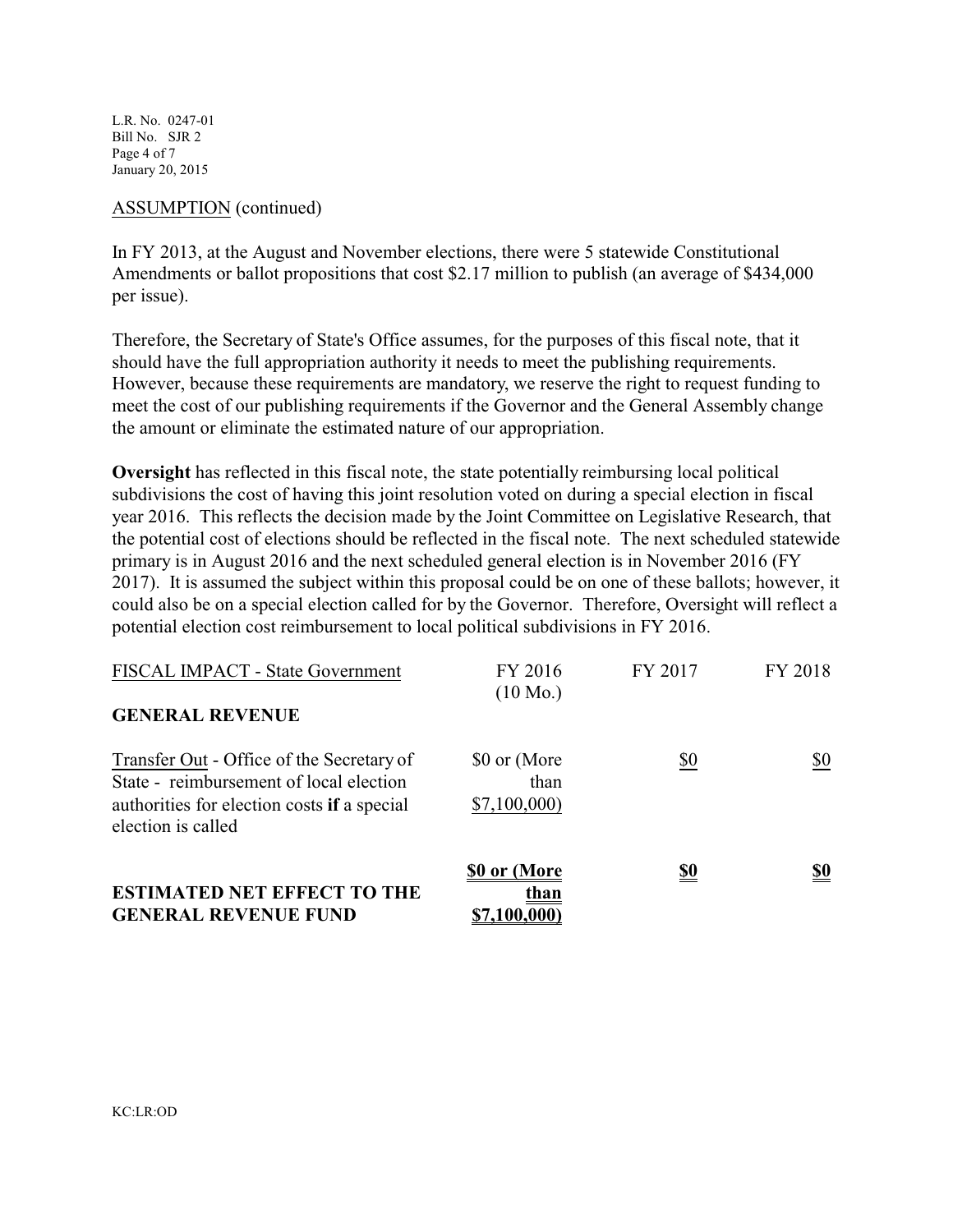L.R. No. 0247-01 Bill No. SJR 2 Page 5 of 7 January 20, 2015

| FISCAL IMPACT - Local Government                                        | FY 2016<br>$(10 \text{ Mo.})$       | FY 2017    | FY 2018    |
|-------------------------------------------------------------------------|-------------------------------------|------------|------------|
| <b>LOCAL ELECTION AUTHORITIES</b>                                       |                                     |            |            |
| Transfer In - Cost reimbursement from<br>the State for special election | \$0 or More than<br>\$7,100,000     | \$0        | \$0        |
| Expense - Cost for special election                                     | \$0 or (More<br>than<br>\$7,100,000 | \$0        | \$0        |
| <b>ESTIMATED NET EFFECT TO</b><br><b>LOCAL ELECTION AUTHORITIES</b>     | <u>\$0</u>                          | <u>\$0</u> | <u>\$0</u> |

### FISCAL IMPACT - Small Business

No direct fiscal impact to small businesses would be expected as a result of this proposal.

#### FISCAL DESCRIPTION

This proposed constitutional amendment, if approved by the qualified voters of this state, changes the procedures for the redistricting of the state Senate and House of Representatives districts.

Currently, if a court invalidates a reapportionment or a reapportionment commission stands discharged, a commission of six members appointed by the Supreme Court from among the judges of the appellate courts submit an apportionment map with the Secretary of State within 90 days. This map is then used to elect members of the House of Representatives or Senators. Under this amendment, if a court invalidates a reapportionment or a reapportionment commission stands discharged, a new reapportionment commission is appointed in the same manner as previously appointed and they begin the reapportionment process again.

Currently, any reapportionment commission created under the state Constitution is not considered a public governmental body subject to open meetings laws. Under this amendment, all reapportionment commissions shall be considered a public governmental body and be subject to any general law concerning public meetings and public records. Further, each reapportionment commission is required to hold one or more public hearings on the tentative reapportionment plan to hear testimony of interested persons.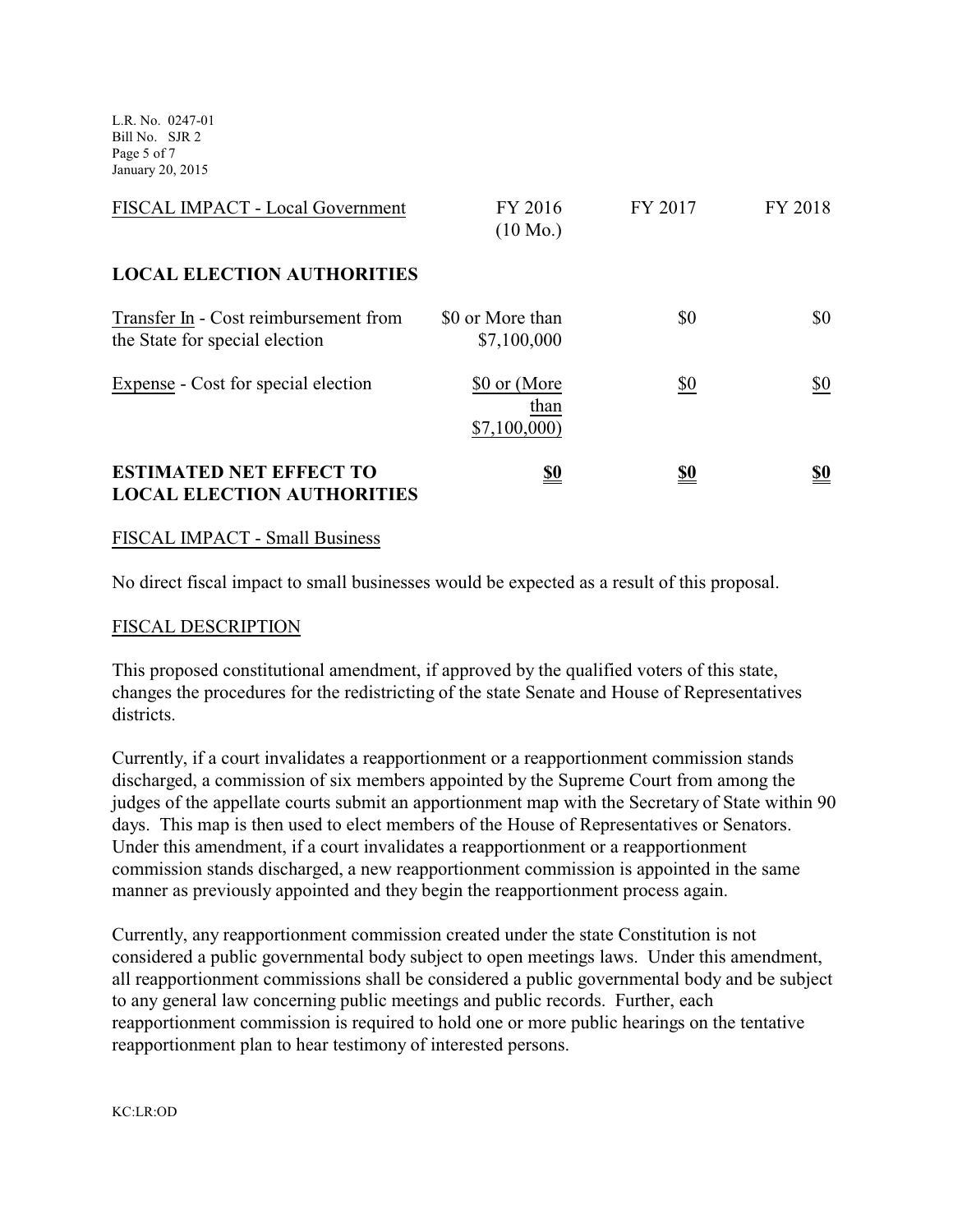L.R. No. 0247-01 Bill No. SJR 2 Page 6 of 7 January 20, 2015

### FISCAL DESCRIPTION (continued)

Currently, reapportionment commissioners are barred from holding public office as members of the General Assembly for four years following the date of the final plan set forth by the reapportionment commission. This proposed constitutional amendment extends this period to ten years from their date of appointment. This amendment also prohibits members of the General Assembly and their employees from serving as reapportionment commissioners.

Currently, each member of the General Assembly must be a resident of the county or district from where they are chosen to represent. This amendment requires that each member of the General Assembly be from the district from where they are chosen to represent. Further, if any senator or representative moves their residence from the district from which they were elected, their elected office shall be vacated. However, the renumbering or realignment of districts shall not be construed as removal of residence. If a reapportionment commission renumbers a district, they must state the reason for doing so in the final statement filed with the Secretary of State.

Currently, Senatorial districts shall be composed of contiguous and compact territory. This amendment also requires that no county lines be crossed except when necessary to add sufficient population to the remainder of a multidistrict county to complete a district which lies partly in the multidistrict county.

This legislation is not federally mandated, would not duplicate any other program and would not require additional capital improvements or rental space.